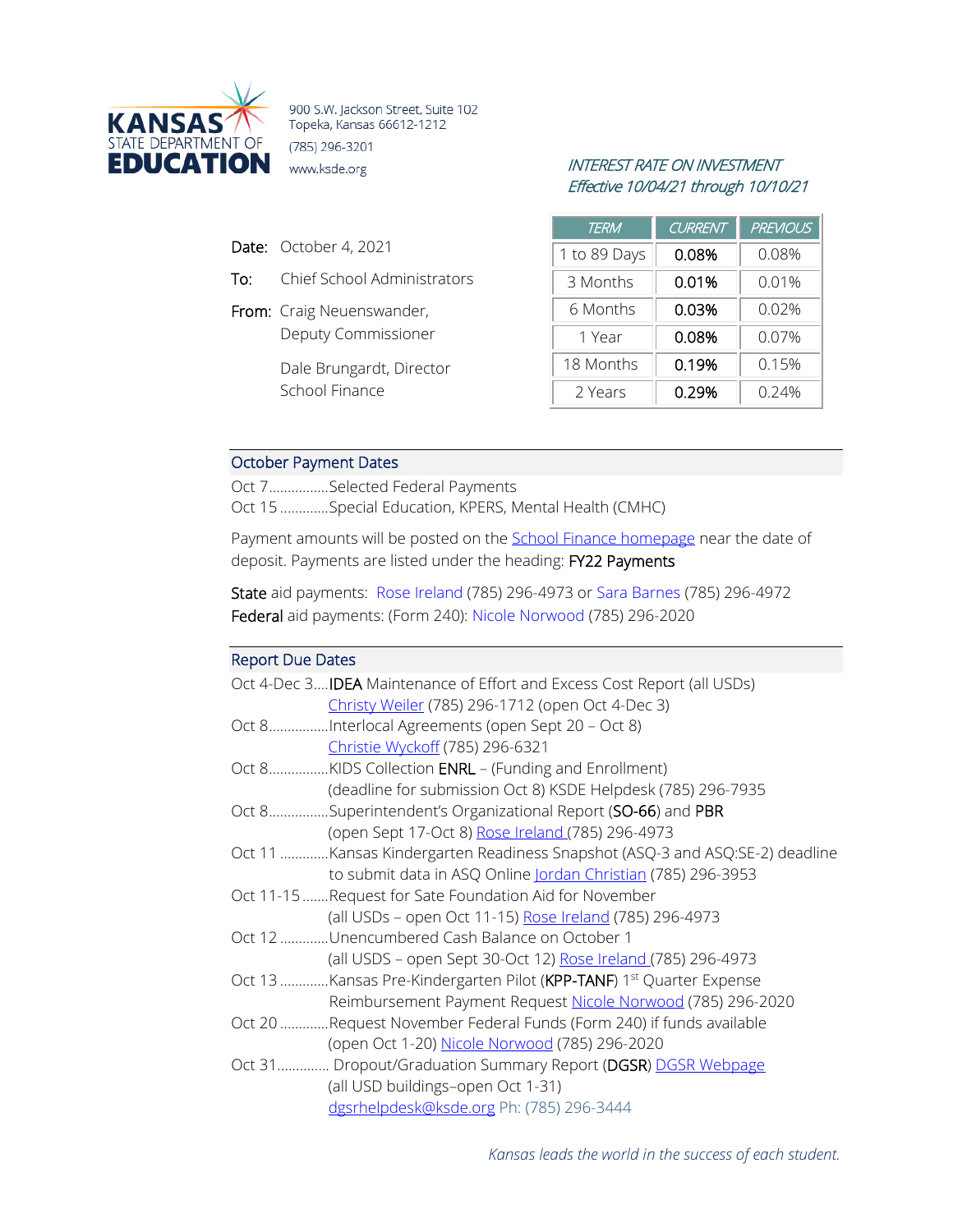Nov 5...........EPA 2021 School Bus Rebate Program (Replace old diesel buses) See KSDE listserv sent Sep 30. Apply by Nov 5. More info: <https://www.epa.gov/dera/rebates> or email [DERA@epa.gov](mailto:DERA@epa.gov) 

#### How to electronically file CPA audit reports/Single Audits

School districts and Local Education Agencies (LEAs) are required to electronically file their CPA audit report and Single Audit report (A-133) with the Department of Administration, Municipal Services. We ask that

districts/LEAs continue to submit these reports (also electronically please) to KSDE's Fiscal Audit team (instructions

are below).



Please forward this information to your CPA if they submit your audit report.

Single Audits (formerly known as A-133s) are required to be completed within nine (9) months following the end of the fiscal year ending June 30, 2021, for LEAs spending more than \$750,000 in federal funds. Therefore, Single Audits should be completed by March 31, 2022. You are also welcome to submit a copy of your Single Audits to KSDE by this same date (March 31), but please follow federal regulations and timely submit completed Single audits to the Federal Audit Clearinghouse at the following web address:<https://facweb.census.gov/> The audit threshold for Single Audits (A-133) is \$750,000.

LEA's receiving less than \$750,000 in federal funds are required to submit a CPA audit report by June 30, 2022. Thank you in advance for meeting these deadlines.

## INSTRUCTIONS TO SUBMIT:

### To submit a CPA audit reports or Single Audit report to KSDE,



attach the report (renamed as shown below) to an email addressed to: [auditing@ksde.org](mailto:auditing@ksde.org)

Please convert audit report to a .pdf format and rename using the example below:

D0107 Rock Hills 2021 D0 (zero)107, LEA name, fiscal year If a management letter is sent, rename the .pdf using this example: D0107 Rock Hills 2021 Mgmt Ltr

Questions? KSDE contact: [Laurel Murdie,](mailto:lmurdie@ksde.org) Fiscal Auditing Director Phone: (785) 296-4976